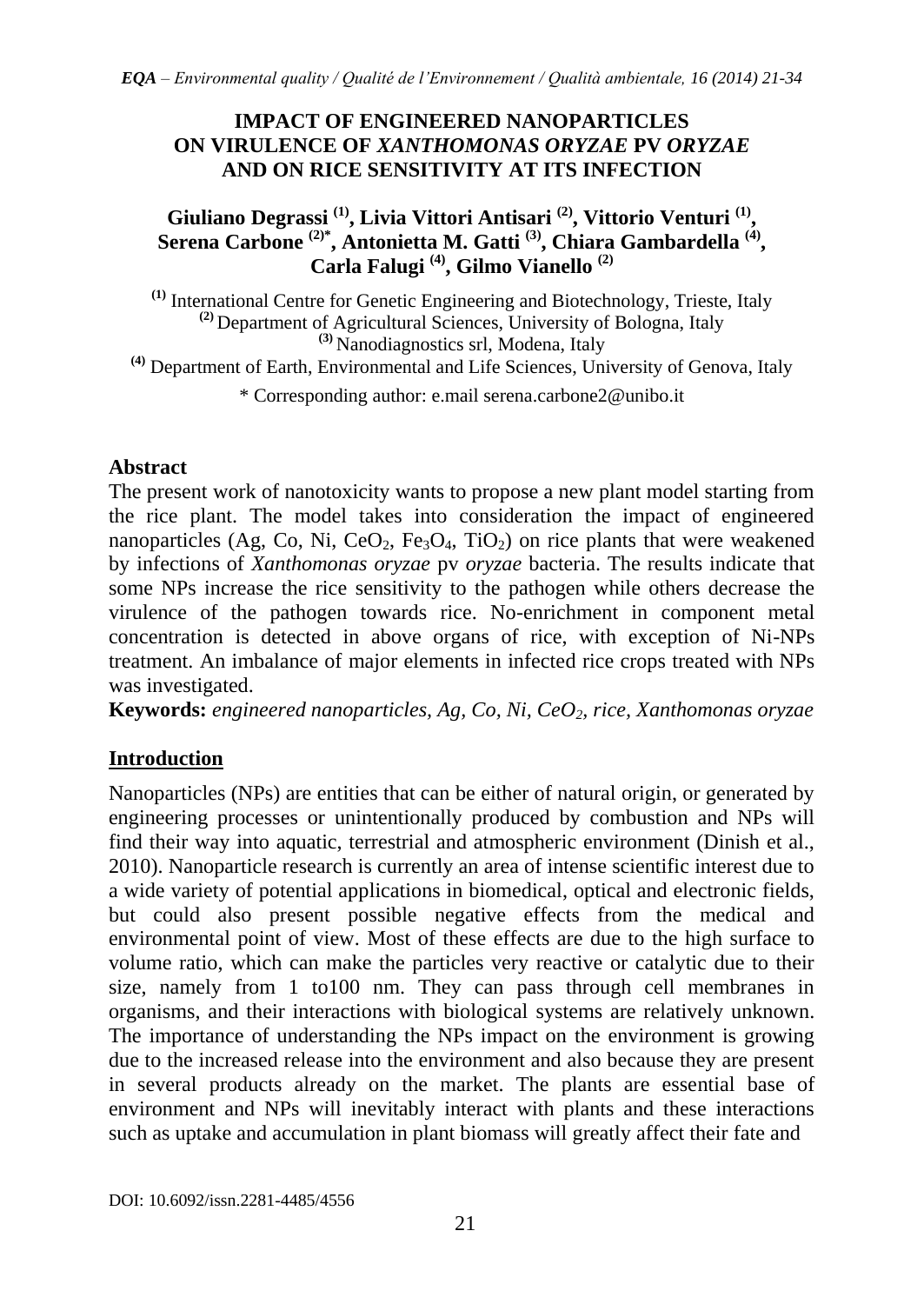transport in the environment. NPs could exert physical and/or chemical toxicity on plants (Ma et al, 2011). The interaction between NPs and plants were object of studies (Lin et al., 2007), focusing the potential toxicity and both positive and negative or negligible effects have been described (Menard et al., 2006). Evidence that NPs penetrate into plant cell were also reported with or without showing adverse effects (Khodakovskaya et al., 2009; Birbaum et al., 2010; Cifuentes et al., 2010).

In this work, we propose a complex biological systems represented by rice crop and *Xanthomonas oryzae* pv *oryzae,* its pathogen to study the effects of NPs on crop, pathogen and the interaction between crop-pathogen. The rice represents the staple food for more than two billion people every day. There are many bacteria associated to rice, some of these are pathogenic and cause severe damages to the crop, such as *Xanthomonas oryzae* pv *oryzae* (Shen and Ronald, 2002), *Burkholderia glumae* and *B. plantarii* (Cottyn et al., 1996; Coenye et al., 1999) and *Pseudomonas fuscovaginae* (Mattiuzzo et al., 2011). In particular, *Xanthomonas oryzae* pv *oryzae* (*Xoo*) cause bacterial blight one of the most destructive rice disease, resulting in 10% to 80% yield losses, endangering worldwide food security (Zhu et al., 2000). Protection of crop plants from bacterial disease can substantially improve agricultural production. Synthetic or fumigant chemicals including inorganic, organic and metallic compounds are agents controlling the crop diseases with advise impact on the environment.. The alternative is the resistance of rice by means of new transgenic technique. Recently, engineered NPs metal-based were tested as antimicrobial agents; they entry in cells of many bacteria (e.g. *Escherichia coli*, *Pseudomonas* ). The graphene oxide exhibits a high efficiency to inactive the bacteria pathogen of rise (Chen et al., 2013).

With these considerations, the aim of this study was to evaluate 1) the efficiency of *Xanthomonas oryzae* pv *oryzae (Xoo)* exposed to metal (Ag, Co, Ni) and metal oxides (CeO<sub>2</sub>, Fe<sub>3</sub>O<sub>4</sub>, TiO<sub>2</sub>) nanoparticles infecting rice crop; 2) the effects of NPs on rice crop infected by Xoo after their addition to soil, mimicking the NPs contamination due to polluted biosolid or wastewater.

Images using electron microscopy (ESEM-EDX) were carried out to evaluate the pathogens culture, while the assessment of the uptake and translocation of NPs in crops was determined using inductive coupled plasma spectrometry (ICP-OES) after acidic mineralization of different organs (root, stem, panicles/seeds).

## **Materials and methods**

## **Bacterial strain and growth conditions**

The bacterial strain used in this study is *Xanthomonas oryzae* pv. *oryzae* XKK.12 (*Xoo*), isolated in Kerala State (India) and previously reported as being highly virulent to rice*.* (Ferluga *et al.*, 2007). *Xoo* was grown at 28°C on peptone-yeast extract liquid medium (PY;  $0.8\%$  peptone,  $0.2\%$  yeast extract,  $0.2\%$  K<sub>2</sub>HPO<sub>4</sub>, 0,05% KH<sub>2</sub>PO<sub>4</sub>, 0,025% MgSO<sub>4</sub> 7H<sub>2</sub>O, 0.5% glucose w/v) or on peptone-sucrose agar plates (peptone 1%, sucrose 1%, agar 1,5% w/v). *Xoo* was grown in PY medium with and without NPs at concentration of 100  $\mu$ g ml<sup>-1</sup>.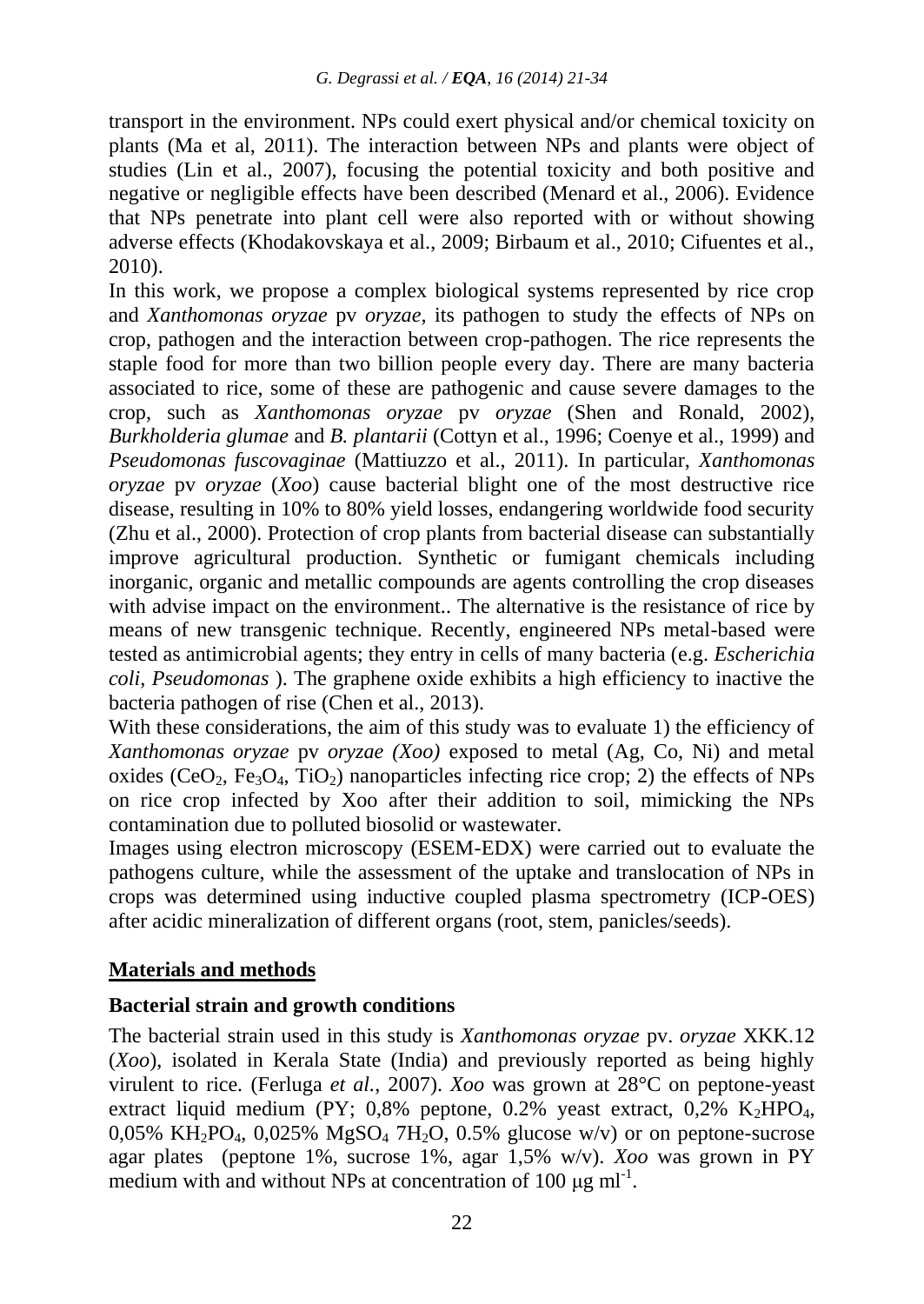## **Rice growth**

The plant used for the study of host-bacteria interaction is *Oryza sativa* Italian cultivar Baldo. Rice was grown either in a green house (without control of humidity and light and temperature kept below  $32^{\circ}$ C) for CeO<sub>2</sub>, Co, TiO<sub>2</sub>, Ni -NPs treatments and in a phytotron (with temperature of 27ºC, relative humidity of 50% and a light-dark photoperiod of 16:8) for Ag-NP treatment. Rice was fertilized with 10 g/m<sup>2</sup> of iron sulfate and 5 g/m<sup>2</sup> of ammonium sulphate every two weeks, and daily watered. For this reason we present the data separated for the two different growth conditions.

## **Nanoparticles**

The plants were exposed to: magnetite (Fe<sub>3</sub>O<sub>4</sub>; 15-20 nm), passivated cobalt (Co, 28 nm), titanium oxide (TiO<sub>2</sub>; 20-160 nm), nickel (Ni, 62 nm), silicon oxide (SiO<sub>2</sub>, 4-40 nm), cerium oxide (CeO<sub>2</sub>, 50-105 nm), tin oxide (SnO<sub>2</sub>, 61 nm). All the chemicals and reagents were purchased from Sigma Aldrich (Italy), unless otherwise stated. SnO<sub>2</sub>, CeO<sub>2</sub> and Fe<sub>3</sub>O<sub>4</sub> NPs were provided by Nanostructured & Amorphous Materials, Inc (Houston, USA) with at least 98% purity;  $SiO<sub>2</sub>$  was provided by Tal Materials Inc (Michigan, USA) with at least 98% purity. By manufacturer's information the specific surface area was  $14.2$ ,  $8-15$ ,  $> 40$  m and  $400 \text{ m}^2/\text{g}$  and the particle size, calculated from the specific surface area and by Transmission Electron Microscopy was 61, 50-105, 20-30, 4-40 nm for  $SnO<sub>2</sub>$ ,  $CeO<sub>2</sub> Fe<sub>3</sub>O<sub>4</sub>$  and SiO<sub>2</sub>, respectively. Stocks of NPs at concentration of 10 mg ml<sup>-1</sup> were used and always sonicated before the appropriate dilution.

## **Experimental design**

To assess the influence of NPs on the virulence of *Xanthomonas oryzae* pv *oryzae* (*Xoo*), rice leaves were infected by means of the clipping method previously reported by Ferluga *et al*., (2009). Briefly, 45 to 60 days old rice leaves, grown in green house and phytotron, were infected with overnight cultures of *Xoo* following the schema in which the control was the rice infected by *Xoo* (R/*Xoo*) and the treatments were: i) rice+NP infected by *Xoo* (R-NP/*Xoo*), ii) rice infected by *Xoo*-NP treated (R/*Xoo*-NP) and iii) rice+NP infected by *Xoo*+NP (R-NP/*Xoo*-NP). The NPs were added to soil at 500  $\mu$ g kg<sup>-1</sup> of dry weight, while the pathogens were grown in pure culture with NPs at concentration of  $100 \mu g$  ml<sup>-1</sup>.

Optical density  $OD_{600}$  of the overnight cultures of *Xoo* grown with NPs was measured and the cell number diluted to  $1x10<sup>9</sup>$  ml<sup>-1</sup>. These diluted cultures were used to inoculate rice leaves, 3 to 4 leaves per plant, ten plants for each treatment combination (R/*Xoo*-NP and R-NP/*Xoo*-NP) were tested. Scissors were dipped into the cultures and then used to cut the tip of rice leaves. Plants were then incubated for 24 hours in a humidity chamber (27ºC and more than 95% of humidity), then moved to the green house. Virulence and symptoms were measured after two weeks by measuring the lesion lengths caused by the pathogens along the central vein (Figure 1). A preliminary experiment compared all the treatments, while a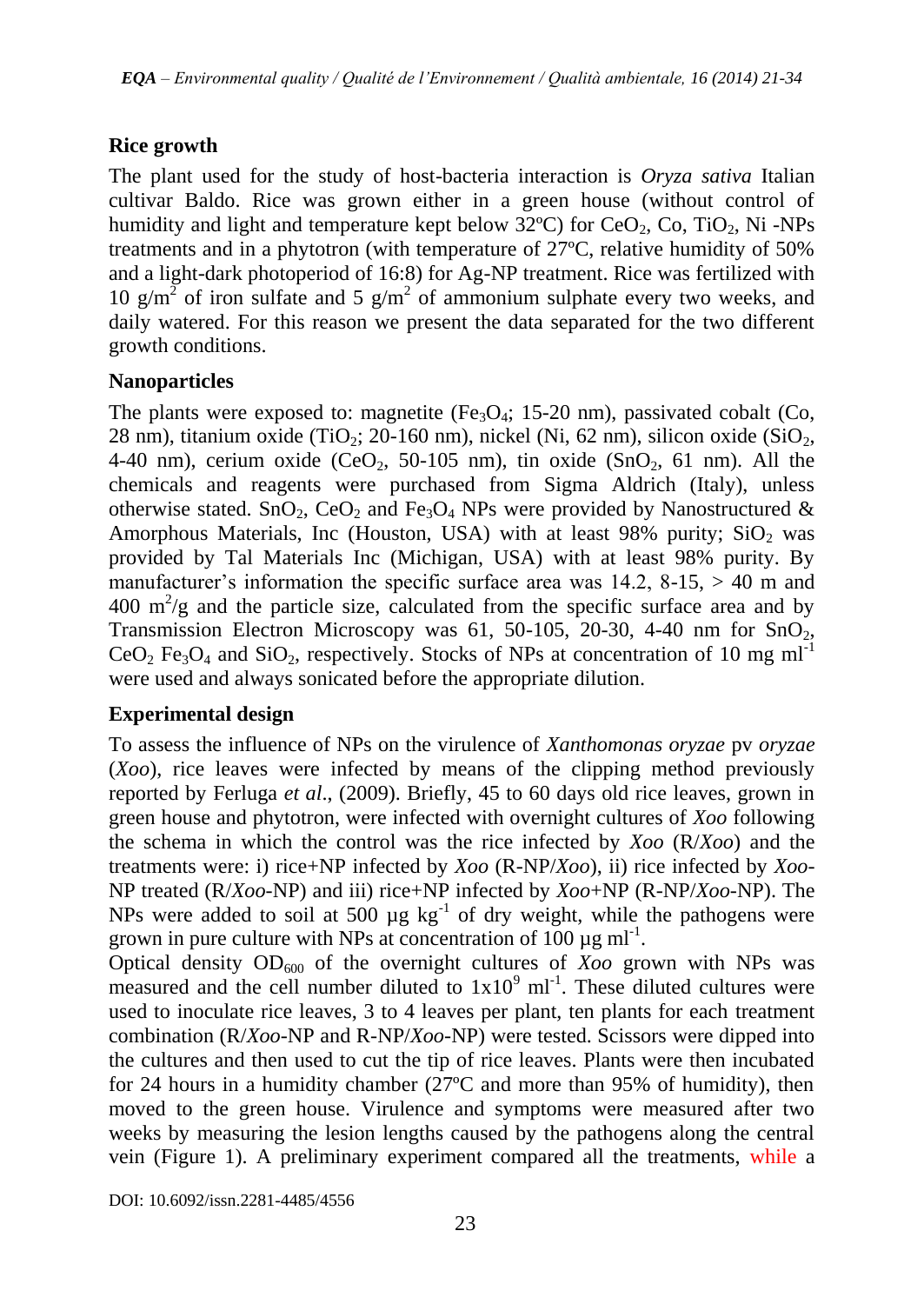second experiment was performed limited to Co-, CeO<sub>2</sub>-, and TiO<sub>2</sub>-NPs, which had confirmed the most virulent.



#### **Figure 1**

*Lesion along the central vein on leaves inoculated with Xanthomonas oryzae pv oryzae by the clipping methods. The measure of the lesions in cm is the parameter of the bacteria virulence*

Plants were grown in trays (50x40x9cm) as twenty plants per tray, one tray for each NP tested. Rice plants were grown up to the completion of the flowering stage and seeds production and they were harvested and analyzed for: i) average number of panicles per plant, ii) number of seeds containing starch ("full seeds" vs "empty seeds"); iii) percentage of germination of "full seeds" (seeds were germinated in microtitre plates, one seed in one well with the addition of  $100$   $\Box$  of sterile water. In addition seeds were tested for the germination ability under standard germination condition (in Petri dishes, onto a water-soaked filter paper, at 28ºC for four days).

At the end of the rice growth cycle ten rice plants were sampled and divided in root, stem and inflorescences. The rice tissues were dried in a forced air oven (T<40°C) and homogenized (in a blender with blades made of pure titanium, carefully checked to not introduce any further metal contamination to samples). Unwashed plant samples were used. The mineralization of rice tissues was carried out according to Vittori Antisari et al., (2011). Briefly, 0.25 g sub-sample of plant tissues was dissolved in 8 mL of concentrated  $HNO<sub>3</sub>$  (suprapure, Meck) plus 2 mL of  $H_2O_2$  (Carlo Erba for electronic use). The mineralization was carried out in Teflon bombs in a microwave oven (Milestone, 1200). After cooling, solutions were made up to 20 mL with milli-Q water and then filtered with Whatmann 42. The accuracy of the instrumental method and analytical procedures used was checked using reference material, which was run after every 10 samples to check for drift in the sensitivity. The analytical quality of the results was checked against the following reference materials, which certify values of the studied elements close to the measured ones: CRM 060 (aquatic plants), CRM 062 (Olive leaves)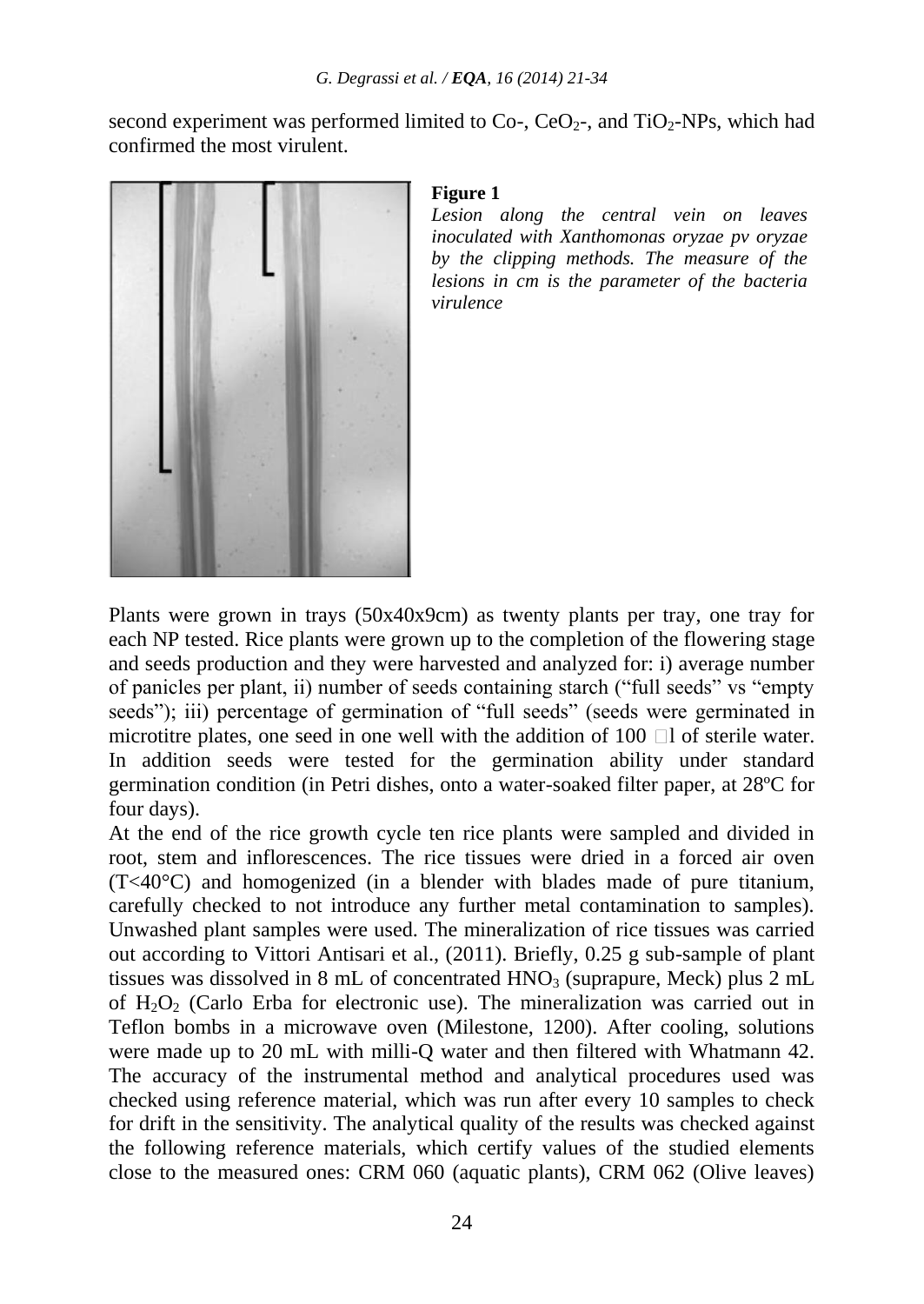provided by the European Commission Institute for Reference Materials and Measurements. The solution as analyzed by Inductive Coupled Plasma Optical Emission Spectrometry (ICP-OES) (Spectro Ametek, Arcos).

Statistical analysis of data was performed by one-way ANOVAs analysis of variance with post-hoc Turkey"s multiple comparison test.

## **Results**

#### **Greenhouse experiments: Influence of NPs treatments on rice-Xoo system***.*

After 14 days from infection with *Xanthomonas oryzae* pv *oryzae* (*Xoo*) the length of lesions (in cm) was analysed and the treatments with  $Co$ -,  $CoO<sub>2</sub>$ -, and  $TiO<sub>2</sub>$ -NPs were more virulent than the control (R/Xoo), as well as the preventive treatment of Xoo with Co-NPs (R/Xoo-Co) showed a lower lesion length than the control. The rice plants contaminated with Ni- and Fe3O4- NPs showed the same behaviour and no significant differences than the control (data no shown).

The exposure of the rice plants at Co-,  $CeO<sub>2</sub>$ - and TiO<sub>2</sub>-NPs, added into soil through irrigation water, showed more virulent disease and the crop seemed to be more sensitive to *Xoo* infection. These results induced to plan new experiments testing again Co-, CeO<sub>2</sub> and TiO<sub>2</sub>-NPs. One-way ANOVA test was performed to underline statistically differences among the different treatments and the results for CeO<sub>2</sub>-, Co-, and TiO<sub>2</sub>-NPs treatments were reported (Table 1).

| $Rice+TiO2-NP$                       | Mean Diff. | a      | P < 0.05 | 95% CI of diff        |
|--------------------------------------|------------|--------|----------|-----------------------|
| $Rice+Ti/Xoo+Ti$ vs $Rice+Ti/Xoo$    | $-2.1$     | 2.5    | ns       | $-5.0$ to 0.75        |
| $ice+Ti/Xoo+Ti$ vs Rice/Xoo          | 6.6        | 9.0    | ***      | 4.1to 9.1             |
| $Rice+Ti/X$ oo vs $Rice/X$ oo        | 8.8        | 11.7   | ***      | 6.2 to $11.3$         |
| $Rice + CeO2-NP$                     | Mean Diff. | a      | P < 0.05 | 95% CI of diff        |
| $Rice+Ce/Xoo+Si$ vs $Rice+Ce/Xoo$    | 1.0        | 1.3    | ns       | $-1.5$ to 3.5         |
| $Rice+Ce/Xoo+Si$ vs $Rice/Xoo$       | 6.3        | 9.7    | ***      | 4.1 to 8.4            |
| $Rice+Ce/Xoo$<br>$vs$ Rice/X00       | 5.3        | 8.2    | ***      | 3.1 to 7.4            |
| $Rice + Co-NP$                       | Mean Diff. | a      | P < 0.05 | 95% CI of diff        |
| $Rice+C_0/Xoo+C_0$ vs $Rice+C_0/Xoo$ | $-0.4596$  | 0.5605 | ns       | $-3.5$ to 2.6         |
| $Rice+Co/Xoo+Co$ vs $Rice/Xoo$       | 2.9        | 4.3    | $\ast$   | $0.4 \text{ to } 5.4$ |
| $Rice+Co/Xoo+Co$ vs $Rice/Xoo+Co$    | 6.1        | 9.0    | ***      | 3.6 to 8.6            |
| $Rice+Co/Xoo$ vs $Rice/Xoo$          | 3.4        | 4.8    | $**$     | $0.8 \text{ to } 5.9$ |
| $Rice+Co/Xoo$ vs $Rice/Xoo+Co$       | 6.6        | 9.3    | ***      | 3.9 to 9.2            |
| Rice/Xoovs Rice/Xoo+Co               | 3.2        | 6.1    | $***$    | 1.3 to 5.2            |

**Table 1.** *Using One-way Anova analysis of variance with post-hoc Turkey's (p<0.05) multiple comparison test of Figure 2 (Ti, Ce and Co only)*

The results obtained confirmed that *Xoo* grown in laboratory media in presence of Co-NPs was less virulent in the rice plant. In addition the rice plant displays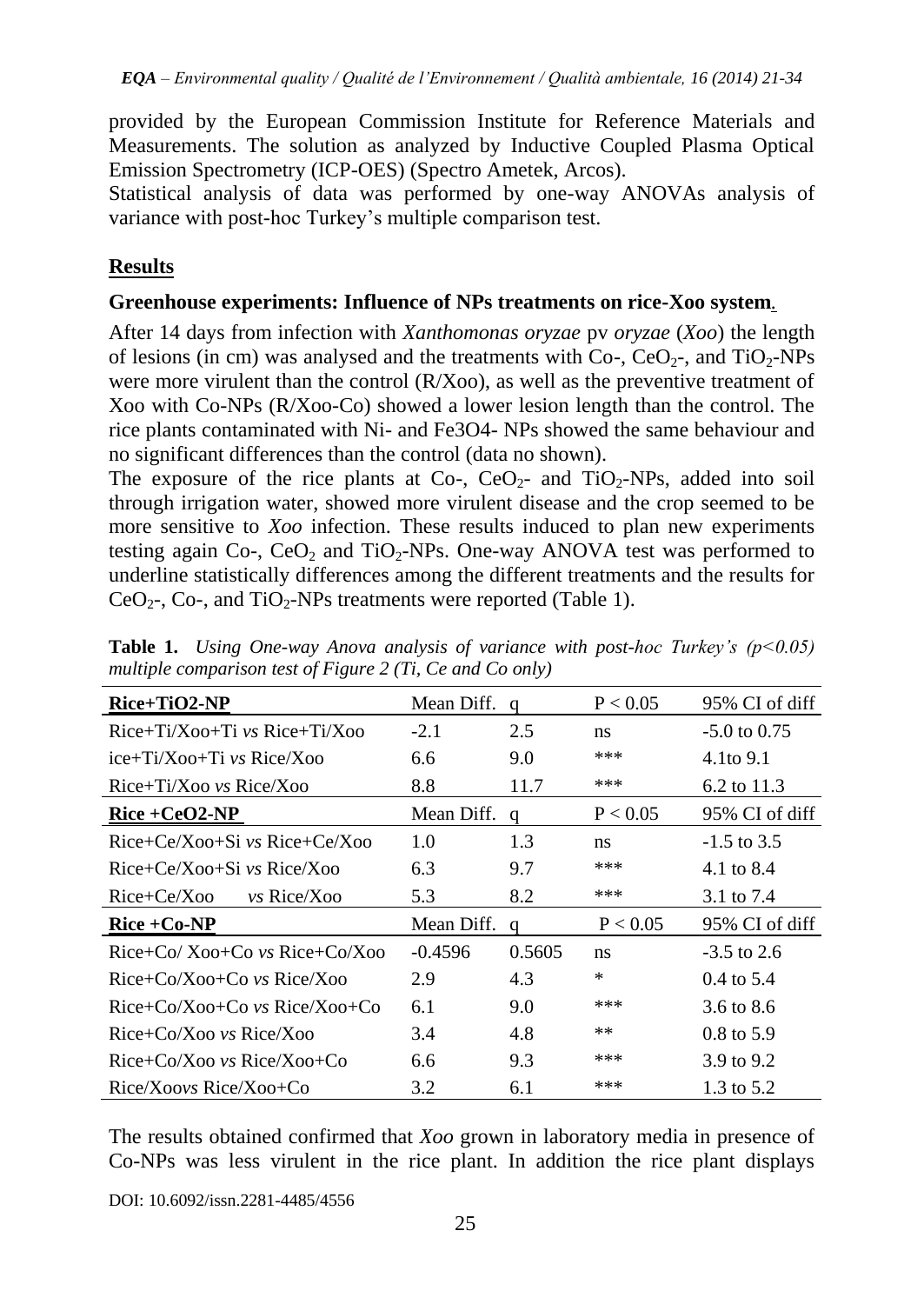slightly higher sensitivity to *Xoo* infection when they are grown after addition of Co-NPs. CeO<sub>2</sub>- and TiO<sub>2</sub>-NPs into soil inducing significantly ( $p<0.05$ ) higher pathogen virulence than the control one.

#### **Interaction between** *Xanthomonas oryzae* **pv** *oryzae* **and NPs using ESEM-EDX**.

The interaction between *Xoo* and NPs was detected by means of electron microscopy (ESEM-EDX), in Figure 1 the pathogen was grown in PY medium without NPs, while in figure 2 and 4 two examples of *Xoo* grown in the presence of  $Fe<sub>3</sub>O<sub>4</sub>$ - and Co-NP, respectively, were reported.



**Figure 1**. *Xanthomonas oryzae pv oryzae cells grown in PY medium without NPs and observed by electron microscopy (ESEM-EDX)*

The electron microscope images showed that the magnetite (Figure 2) seemed to form a cluster and aggregates of nanoparticles on the cells of Xoo. The Co-NP showed little aggregates of smaller sizes, isolated particles (Figure 3), also the presence of Co-NP seemed to released organic substances by cells (figure 3).

## **Panicle and seed formation and fertility.**

The rice plants overcome the pathogen infection were grown up to the seeds formation; the number of both panicles and seeds were counted (Table 2). No significantly differences were found between the treatments and the control, even if, as expected, the rice no-exposed at Xoo and at NPs showed high parameters, the contrary for the crops infected by the pathogens. The calculation of germination percentage was performed with "full seeds" and no significant differences in germination rate were observed in among the different seed batches/samples (Table 2).

Although the statistic elaboration of data (ANOVA) did not show significant results, nevertheless a strong trend was seen for the effects exerted by the exposure to the different NPs.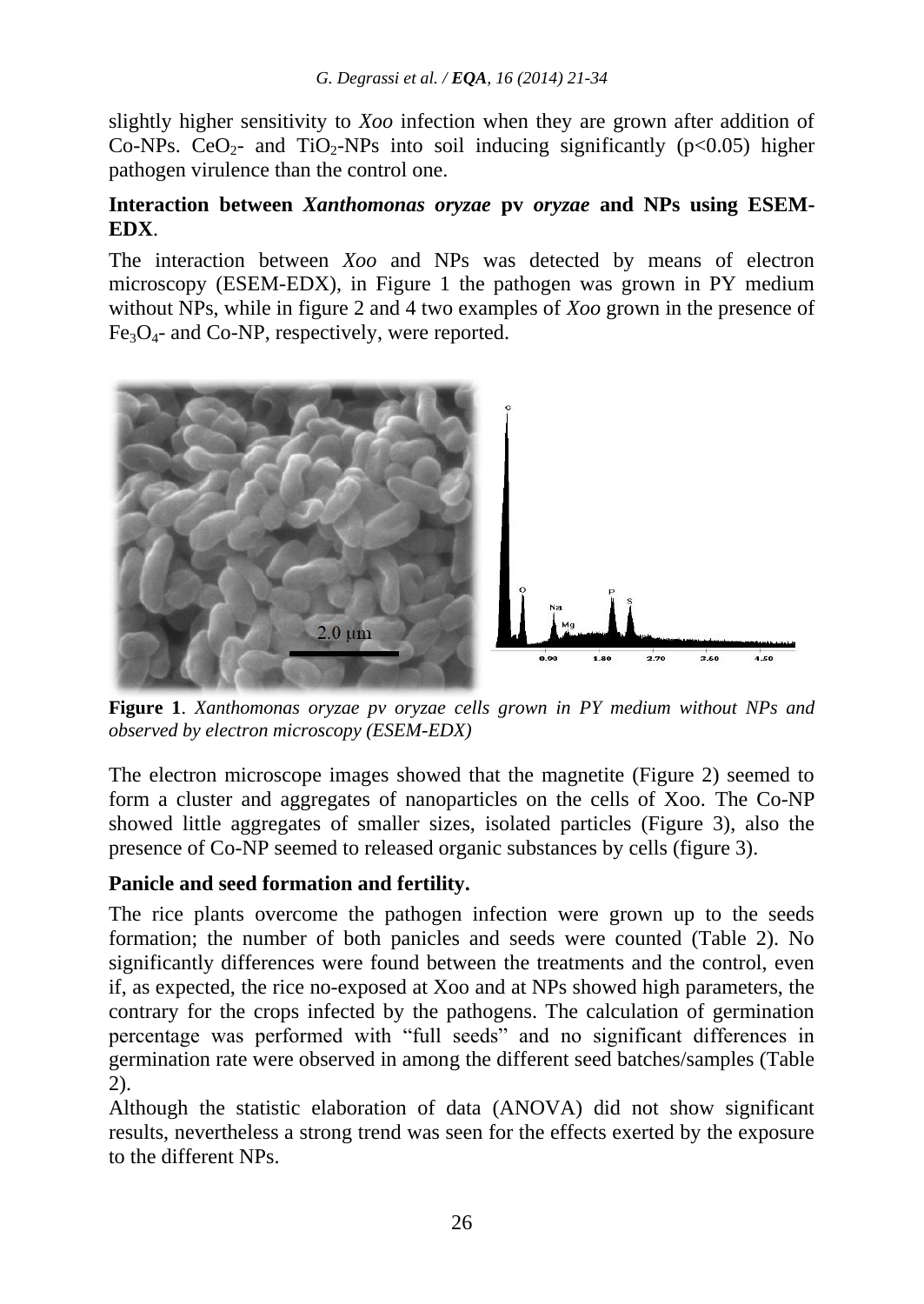

Thus, we calculated the relative risk (RR) showing the probability of the effect occurring in the exposed group versus a non-exposed group. (Sistrom and Garvan, 2004)

$$
RR = \frac{P \text{ event when exposed}}{P \text{ event when non-exposed}}
$$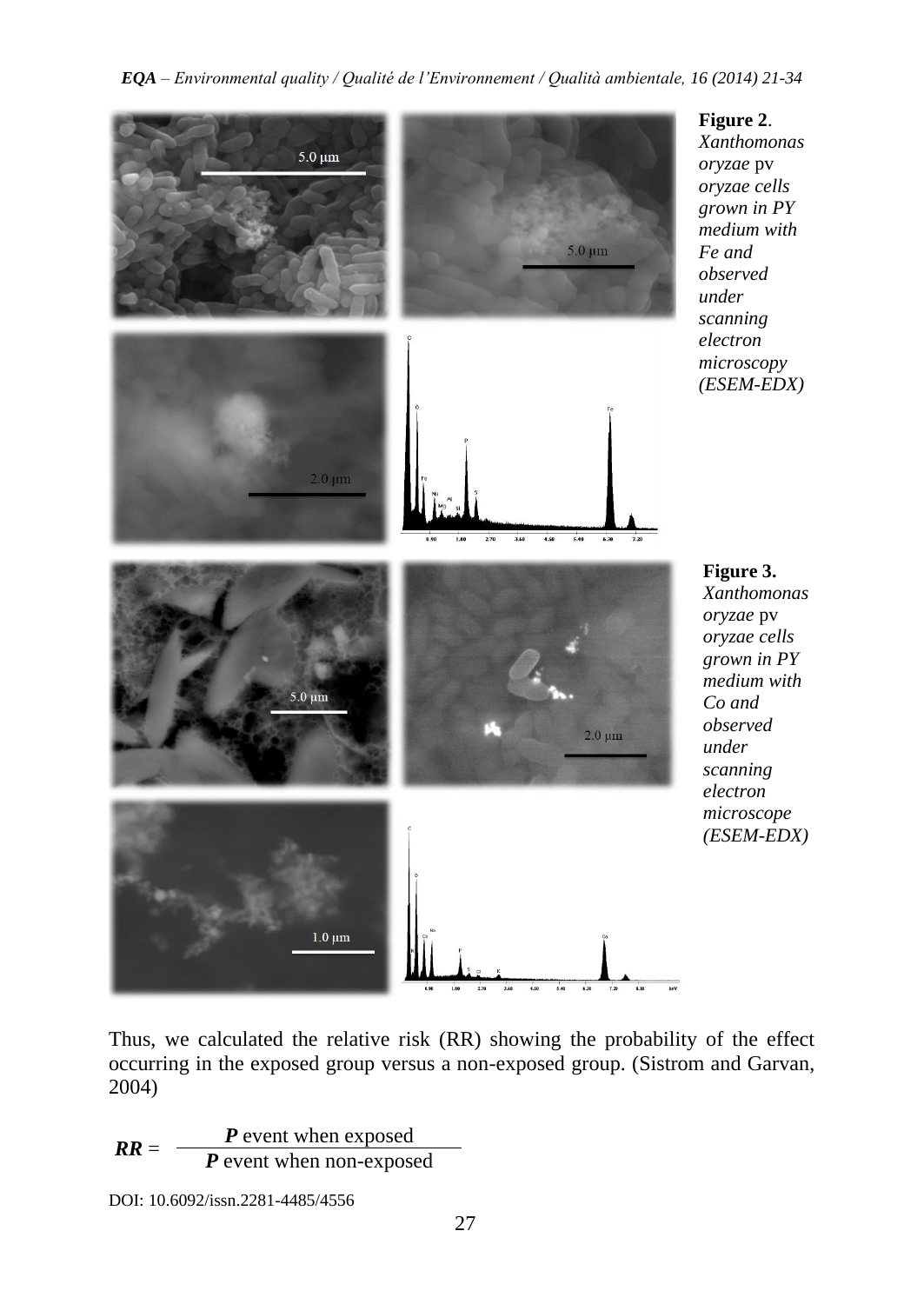Generally, on the basis of this statistical approach the probability of negative effect on seed germination arising from NPs exposure increased than the control ones; about 2.5 times greater in the plants exposed to Ni-NP than the control. The incidence of exposure to NPs was relevant mainly for the exposure of rice plants at NPs. In fact the presence of Ni-, Co- and Fe3O4- NPs could decrease the germination of the seed on rice plants contaminated. At the same time the presence of Co-NP (R+Co/Xoo and R+Co/Xoo-Co) in infected plants could ameliorate the germination phenomenon.

|                  | Number panicles/plant |           | Full seed |     | Germination |     |
|------------------|-----------------------|-----------|-----------|-----|-------------|-----|
|                  |                       | <b>SD</b> | $\%$      | SD  | $\%$        | SD  |
| R                | 2.7                   | 0.7       | 88.1      | 2.1 | 89.0        | 6.5 |
| R/Xoo            | 1.8                   | 1.1       | 76.4      | 0.5 | 81.2        | 3.5 |
| $R/Xoo$ -Co      | 2.6                   | 0.5       | 86.6      | 0.6 | 83.7        | 4.0 |
| $R + Ce$         | 1.8                   | 0.8       | 79.4      | 0.3 | 84.2        | 7.4 |
| $R + Ce/Xoo$     | 1.8                   | 1.0       | 79.4      | 0.2 | 82.0        | 9.5 |
| $R + Ce/X$ oo-Ce | 1.8                   | 0.7       | 87.1      | 0.2 | 86.3        | 5.5 |
| $R+C0$           | 1.4                   | 0.6       | 72.1      | 0.4 | 87.3        | 3.4 |
| $R+Co/Xoo$       | 1.7                   | 0.7       | 72.1      | 0.1 | 88.3        | 4.5 |
| $R + Co/Xoo-Co$  | 1.2                   | 0.4       | 85.1      | 0.8 | 86.3        | 2.5 |
| $R+Ni$           | 1.4                   | 0.6       | 84.7      | 1.0 | 78.0        | 8.0 |
| $R+Ni/Xoo$       | 1.3                   | 0.7       | 85.4      | 0.2 | 75.7        | 8.4 |
| $R+Ni/Xoo-Ni$    | 1.5                   | 0.5       | 84.0      | 0.4 | 80.3        | 8.6 |
| $R + Fe3O4$      | 1.7                   | 0.7       | 81.7      | 0.8 | 81.2        | 6.9 |
| $R + Fe/Xoo$     | 1.8                   | 0.7       | 85.8      | 0.6 | 80.3        | 9.0 |
| $R + Fe/X$ oo-Fe | 1.6                   | 0.7       | 77.6      | 0.5 | 82.0        | 6.1 |
| $R+TiO2$         | 1.4                   | 0.6       | 79.4      | 0.9 | 83.0        | 4.2 |
| $R+Ti/Xoo$       | 1.4                   | 0.7       | 78.1      | 0.6 | 83.7        | 4.0 |
| $R+Ti/X$ 00-Ti   | 1.4                   | 0.5       | 79.4      | 0.7 | 82.3        | 5.1 |

**Table2.** *Number panicles/rice plants, full seed and germination percentage are reported.*

#### **Total concentration of elements arising NPs in rice crops**

Component metal concentration (e.g. Ce, Co, Ni, Fe, Ti) arising from NPs in rice crops organs is detected (Table 3). The ANOVA test showed that the concentration of Co, Ce and Ni in roots was statistically higher  $(p<0.05)$  than the respective controls (R/Xoo and R/Xoo-Co), while no differences were found for  $Fe<sub>3</sub>O<sub>4</sub>$ - and  $TiO<sub>2</sub>-NPs$  treatments (Table 3).

In both control and NP-treatment, Ce and Co concentration in epigeous organs was always lower than detection limits (DL) The storage of Fe in rice plants treated with magnetite and infected by both *Xoo* and *Xoo*-Fe<sub>3</sub>O<sub>4</sub> was lower in roots and stem  $(p<0.01)$  than those of respective controls, while no significant difference was found in seeds. In  $TiO<sub>2</sub>-NP$  treatments, the Ti concentration in stems was significant higher ( $p<0.01$ ) than the controls, while no difference was found for the other organs. The Ni amount was detected in stem in rice plant exposed at Ni-NPs, the Ni concentration was also significant higher in roots  $(p<0.05$  and 0.01, respectively) in both rice treatments with Ni-NP added to soil. .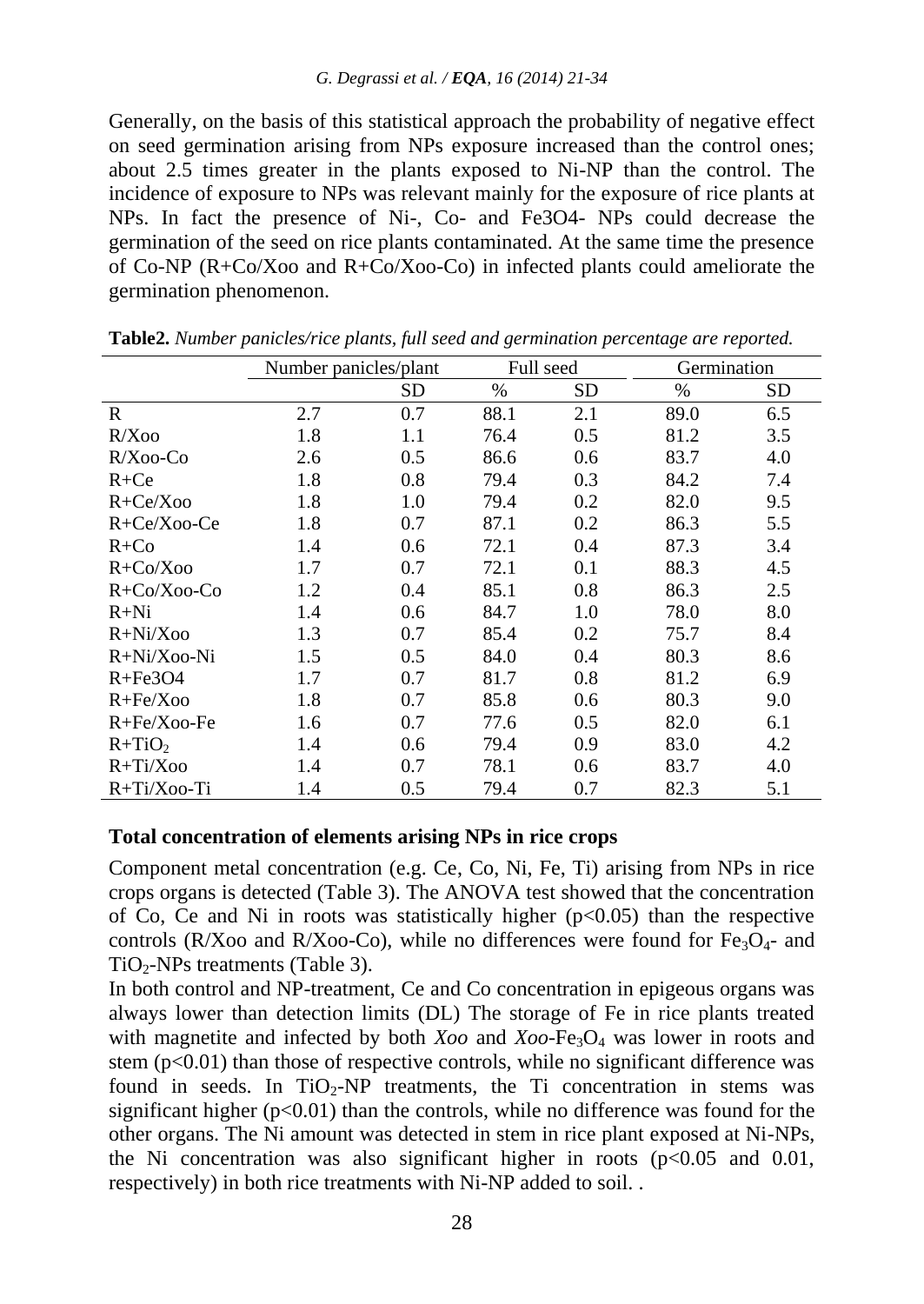|                 | Ce   | Co   | Fe            | Ni    | Ti   |
|-----------------|------|------|---------------|-------|------|
|                 |      |      | <u>µg g-1</u> |       |      |
| <b>Panicles</b> |      |      |               |       |      |
| $R-NP/Xoo$      | DL   | DL   | 33.7          | DL    | 2.1  |
| R/Xoo           | DL   | DL   | 31.2          | DL    | 2.6  |
| <b>ANOVA</b>    |      |      | ns            |       | ns   |
| R-NP/Xoo-NP     | DL.  | DL   | 21.9          | DL    | 1.7  |
| $R/X$ 00-Co     | DL   | DL   | 25.9          | DL    | 1.6  |
| <b>ANOVA</b>    |      |      | ns            |       | ns   |
| Stem            |      |      |               |       |      |
| $R-NP/Xoo$      | DL   | DL   | 47.8          | DL    | 2.7  |
| R/Xoo           | DL   | DL   | 62.1          | DL    | 0.9  |
| <b>ANOVA</b>    |      |      | $**$          |       | $**$ |
| $R-NP/Xoo-NP$   | DL   | DL   | 42.7          | 0.9   | 2.7  |
| $R/X$ 00-Co     | DL   | DL   | 75.5          | DL.   | 0.9  |
| <b>ANOVA</b>    |      |      | **            | $***$ | **   |
| Root            |      |      |               |       |      |
| $R-NP/Xoo$      | 2.3  | 5.9  | 1757          | 3.4   | 31.3 |
| R/Xoo           | DL   | 0.5  | 2307          | 1.2   | 29.3 |
| <b>ANOVA</b>    | $**$ | $**$ | ns            | *     | ns   |
| R-NP/X00-NP     | 3.1  | 5.2  | 1403          | 11.2  | 24.3 |
| $R/X$ 00-Co     | DL   | 0.6  | 1787          | 1.6   | 20.9 |
| ANOVA           | $**$ | $**$ | ∗             | $**$  | ns   |

**Ce Co Fe Ni Ti Table 3**

*Total concentration elements arising from nanoparticles in rice organs. ANOVA one-way is performed using Tukey test (p<0.05)*

#### **Distribution of major elements in rice plant organs**

The rice plants harvested at the end of the crop cycle were analysed for major elements; in Table 4 the data obtained by rice treated with NPs and inoculated with Xoo.

Generally, the Ca and Na concentration in panicles of rice plants treated with NPs were lower ( $p<0.05$ ) than those of control. The major elements concentration in stem varied as a function of NPs treatments without a visible trend. We report a very low concentration of K and P in the stem of R-Ni/Xoo treatment, as well as a very high concentration of both of these nutrients in roots. Low P concentration was detected in roots treated with Co- and  $Fe<sub>3</sub>O<sub>4</sub>$ -NPs/Xoo.

The major nutrients concentration was not different between the rice plants treated with NPs and the pathogens incubated with NPs and the control in panicles (Table 4), with some exception, the values in stems were lower in rice treated than the control. In particular, the treatments with  $CeO<sub>2</sub>$  and Ni-NPs showed the lack of K accumulation in rice stems (Table 4). Ni-NP treatment showed high nutrients concentration in roots, for the other treatments no trend were observed.

#### **Discussion**

The interaction between NPs and *Xanthomonas oryzae* pv *oryzae* is tested measuring the length of infection in the leaves (Niňo-Liu et al., 2006) and Co-NP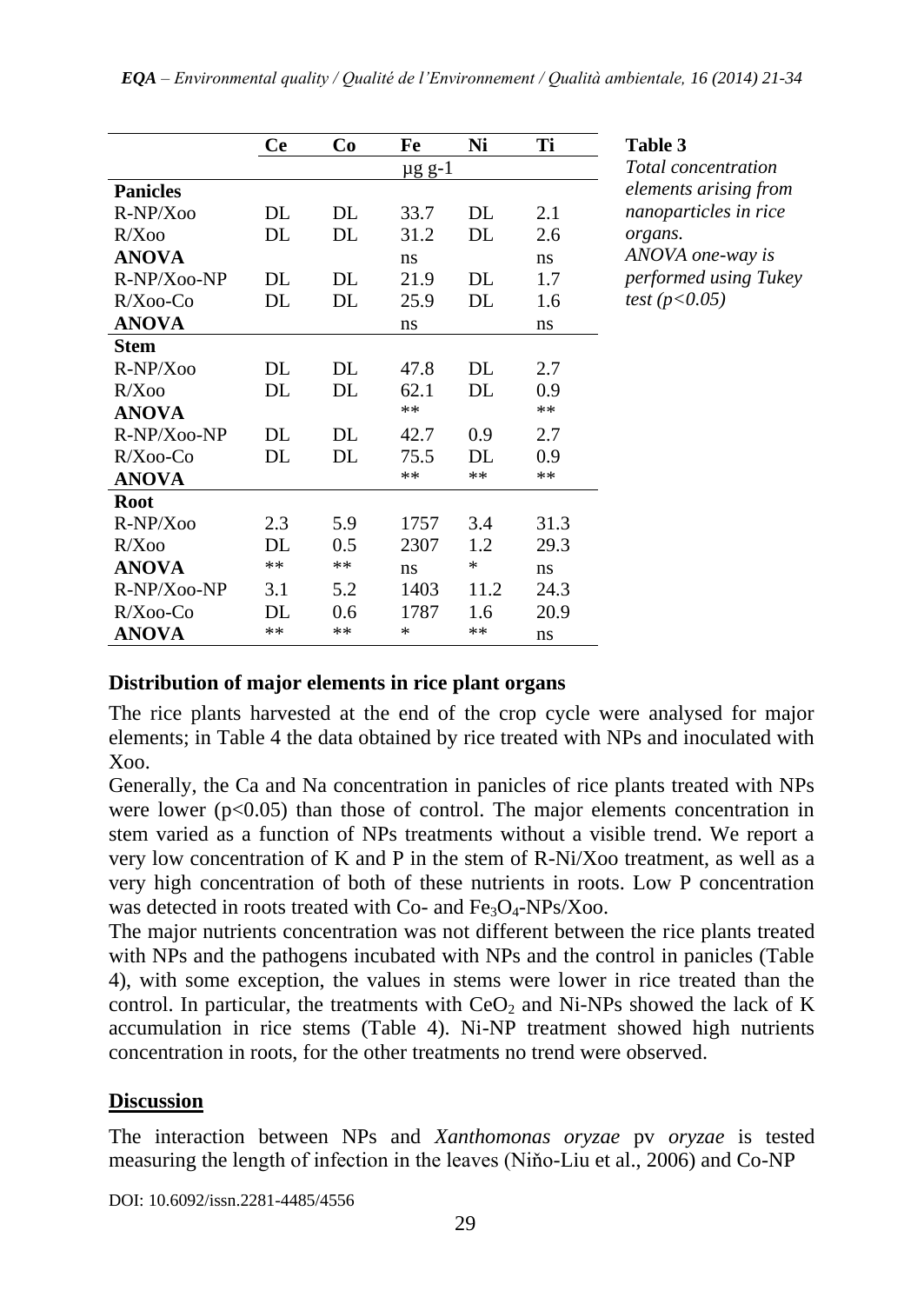|                                            | Ca           | $\mathbf K$  | Mg           | <b>Na</b>    | ${\bf P}$    | S            |
|--------------------------------------------|--------------|--------------|--------------|--------------|--------------|--------------|
|                                            |              |              |              | $mg$ kg-1    |              |              |
| <b>Panicles</b>                            |              |              |              |              |              |              |
| R-Co/Xoo                                   | 664          | 4579         | 977          | 299          | 2322         | 874          |
| $R-CeO2/Xoo$                               | 826          | 3907         | 1113         | 246          | 2243         | 898          |
| $R-Fe3O4/Xoo$                              | 594          | 4495         | 945          | 343          | 1971         | 937          |
| R-Ni/Xoo                                   | 594          | 4495         | 945          | 343          | 1971         | 937          |
| $R-TiO2/Xoo$                               | 589          | 4309         | 909          | 322          | 1973         | 913          |
| Control (R/Xoo)                            | 725          | 4410         | 1038         | 482          | 1896         | 1142         |
| <b>Stem</b>                                |              |              |              |              |              |              |
| R-Co/Xoo                                   | 4829         | 3626         | 1827         | 1823         | 435          | 1579         |
| R-CeO <sub>2</sub> /Xoo                    | 2974         | 2983         | 1721         | 2168         | 262          | 1573         |
| $R-Fe3O4/Xoo$                              | 3401         | 2744         | 1995         | 4206         | 710          | 2011         |
| R-Ni/Xoo                                   | 3939         | 169          | 1724         | 5444         | 146          | 1489         |
| $R-TiO2/Xoo$                               | 4772         | 2761         | 1995         | 2454         | 207          | 2023         |
| Control (R/Xoo)                            | 3661         | 3338         | 2808         | 3270         | 371          | 1966         |
| <b>Roots</b>                               |              |              |              |              |              |              |
| R-Co/Xoo                                   | 5750         | 8117         | 1486         | 2886         | 582          | 1630         |
| R-CeO <sub>2</sub> /Xoo                    | 4868         | 7460         | 1166         | 4728         | 1250         | 2528         |
| $R-Fe3O4/Xoo$                              | 6454         | 7074         | 1430         | 3716         | 821          | 1928         |
| R-Ni/Xoo                                   | 10941        | 10415        | 3147         | 5451         | 3041         | 2857         |
| $R-TiO2/Xoo$                               | 8526         | 7179         | 1490         | 3809         | 1458         | 2749         |
| Control (R/Xoo)                            | 9402         | 6741         | 1785         | 3052         | 1068         | 2861         |
|                                            | Ca           | K            | Mg           | <b>Na</b>    | P            | S            |
|                                            | $mg$ kg-1    |              |              |              |              |              |
| <b>Panicles</b>                            |              |              |              |              |              |              |
| R-Co/Xoo-Co                                | 539          | 4299         | 900          | 259          | 2217         | 824          |
| $R-CeO2/Xoo-CeO2$                          | 609          | 4346         | 1043         | 291          | 2213         | 995          |
|                                            |              |              |              |              | 2100         | 881          |
|                                            |              |              |              |              |              |              |
| $R-Fe3O4/Xoo-Fe3O4$                        | 540<br>447   | 3941         | 1036<br>849  | 249          |              |              |
| R-Ni/Xoo-Ni                                |              | 4411         | 1000         | 288          | 1833         | 976<br>980   |
| $R-TiO2/Xoo-TiO2$<br>Control $(R/Xoo$ -Co) | 618<br>715   | 4835<br>4320 | 1025         | 344<br>478   | 2190<br>1883 | 1005         |
|                                            |              |              |              |              |              |              |
| <b>Stem</b>                                |              | 3458         |              |              |              |              |
| R-Co/Xoo-Co                                | 4495         |              | 1771         | 1444         | 286          | 1532         |
| $R-CeO2/Xoo-CeO2$                          | 2717         | nd<br>5236   | 1506         | 2749         | 315          | 1725         |
| $R-Fe3O4/Xoo-Fe3O4$<br>R-Ni/Xoo-Ni         | 3067<br>3763 |              | 2209<br>1644 | 2300<br>5786 | 297<br>175   | 1355<br>1472 |
|                                            | 2506         | nd<br>2290   | 1468         | 2833         | 548          | 1616         |
| $R-TiO2/Xoo-TiO2$                          |              |              |              |              |              |              |
| Control (R/Xoo-Co)<br><b>Roots</b>         | 4350         | 4074         | 2877         | 3683         | 297          | 1804         |
| R-Co/Xoo-Co                                | 6905         | 6770         | 1542         | 2837         | 1041         | 2090         |
|                                            | 7754         |              |              |              |              |              |
| $R-CeO2/Xoo-CeO2$                          |              | 7758         | 1454<br>1349 | 3780<br>4698 | 1808         | 2935         |
| $R-Fe3O4/Xoo-Fe3O4$<br>R-Ni/Xoo-Ni         | 4937         | 7783         |              |              | 1153         | 2363         |
| $R-TiO2/Xoo-TiO2$                          | 9267<br>7569 | 9003<br>7585 | 2335<br>1536 | 4488<br>3510 | 2338<br>1624 | 2740<br>2610 |

**Table 4.** *Major elements in rice plant organs. The bold number are significantly different by control.*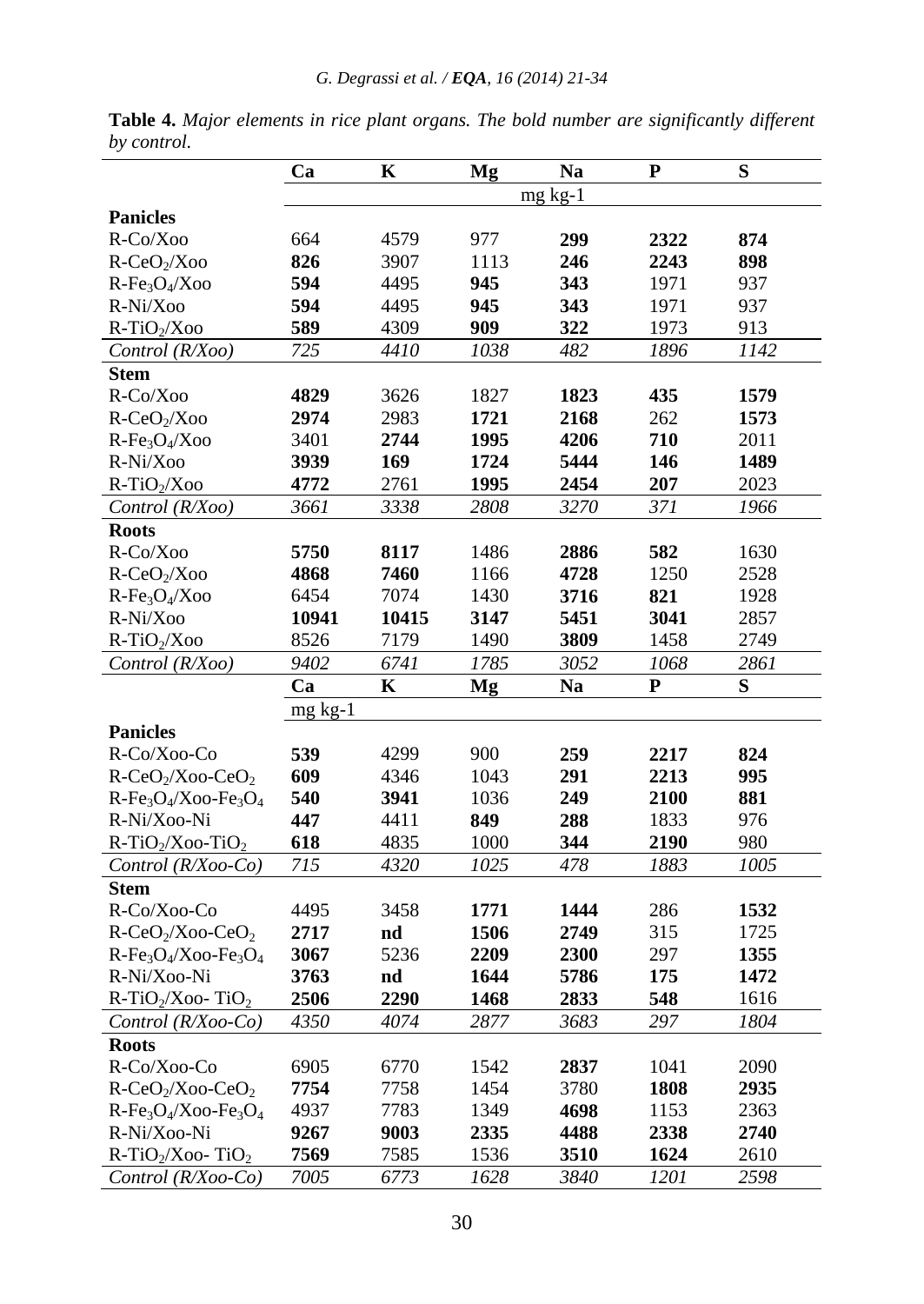treatment shows the more efficiency in inhibiting the rice disease. For this reason, in all the experiments, the symptoms of control without NPs exposure (Xoo) is compared with Xoo grown in the presence of Co-NP. The culturing pathogens treated with Co-NP shows an interaction between the single nanoparticles and pathogens cells, while the interaction between the other NPs and the pathogen cells showed cluster and agglomerations of nanoparticles. These later treatments do not alter the Xoo virulence and pathogenicity. The exposure of rice crops at some NPs (Co-, CeO2 and TiO2) magnify the virulence of pathogen attack and the hypothesis can be due to a more vulnerability of crops exposed to NPs. Many discordant results were found in literature: about the interaction between nanoparticles and crops for examples nano-TiO2 showed no evidence of phytotoxicity in terms of germination and root elongation of tomatoes (Song et al., 2013) on the other hands, .genotoxicity of TiO2-NP was assessed in vivo in plants and in vitro in human lymphocytes (Gosh et al., 2010).

Low translocation of nanoparticles in rice organs is found in this experiments, the infection with Xoo do not affect the NPs translocation. ICP-OES data shows that the component metal concentration in above rice organs (e.g. leaves, stem) is low for both infection treatments. Different translocation behaviour for NPs is detected for other crops (Wang et al., 2012; Servin et al., 2012; 2013; Vittori Antisari et al., 2015).

Generally, little is known about the influence of NPs on plant mineral composition or on the macro- and microelement accumulation in different plant organs. In our case a decrease of Ca and Na concentration in panicles is not always balanced by an accumulation in the roots. In all cases, with exception for R-Ni/Xoo and R-Ni/Xoo-Ni, it appears that the plant will absorb a smaller amount from the soil. This phenomenon is associated with an increase of P in above organs of rice. This evidence suggests a competitive inhibition of major nutrients due to NPs added into soils and also Xoo infection.

# **Conclusions**

The question of the uptake, bioaccumulation, biotransformation and risk of NPs in food crops is still not well understood.

The metal oxides and metallic engineered NPs were found to have differing effects on *Xanthomonas oryzae* pv *oryzae* and Co-NP inhibits the virulence of this important disease of rice.

The presence of nanoparticle in soil not influence the disease of rice plants, exacerbating the symptoms. An imbalance of major elements in infected rice crops treated with NPs was investigated.

**Acknowledgments** This study was supported by the INESE project funded by the Italian Institute of Technology (IIT, Genoa, Italy).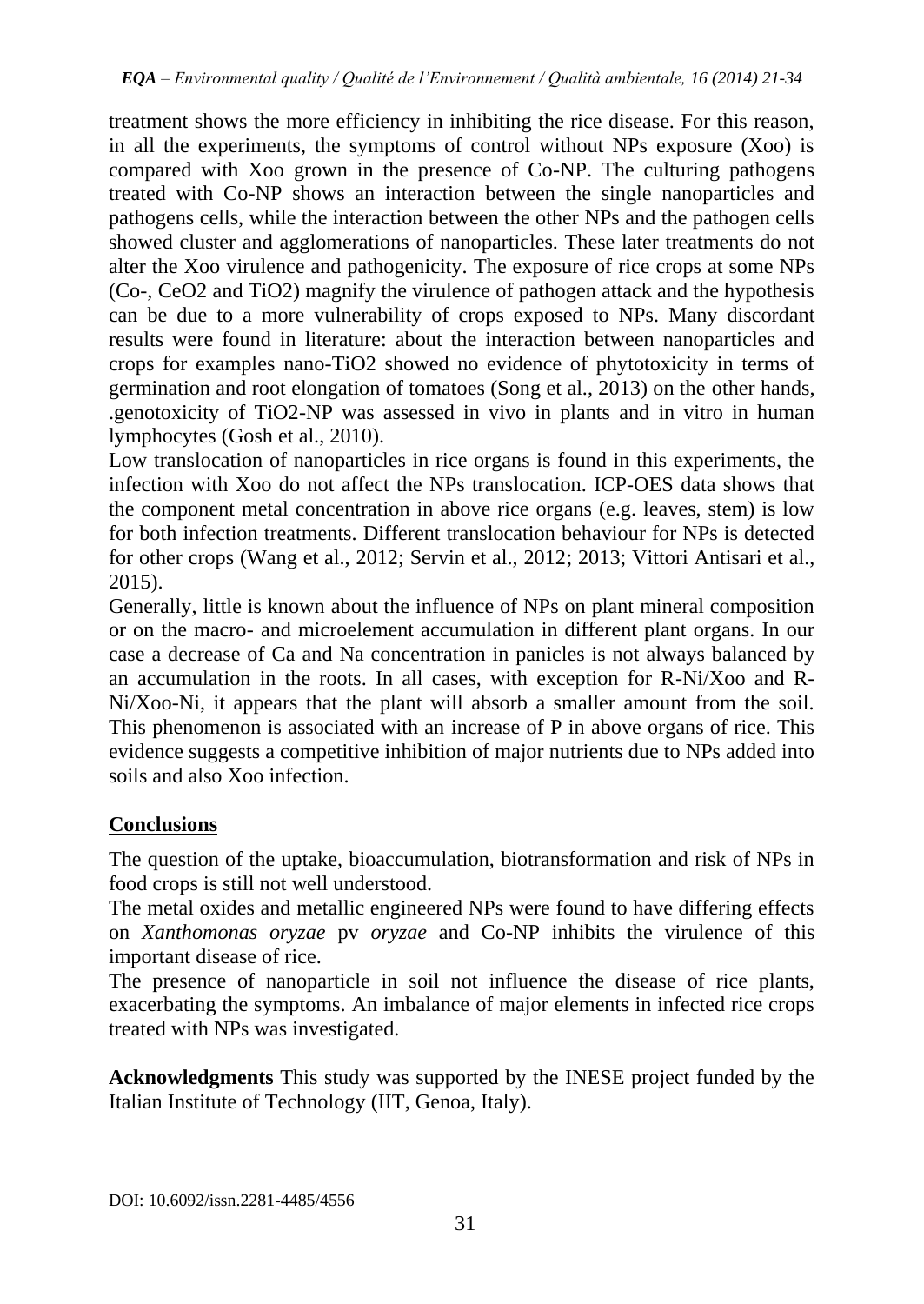## **References**

BIRBAUM K., BROGIOLI R., SCHELLENBERG M., MARTINOIA E., STARK W.J., GÜNTHER D., *ET AL.* (2010) No evidence for cerium dioxide nanoparticle translocation in maize plants. Environmental Science & Technology, 44:8718-8723.

CIFUENTES Z., CUSTARDOY L., DE LA FUENTE J., MARQUINA C., IBARRA M.R., RUBIALES D. *ET AL.* (2010) Absorption and translocation to the aerial part of magnetic carbon-coated nanoparticles through the root of different crop plants. Journal of Nanobiotechnology, 8:26-34.

CHEN J., WANG X., HAN H. (2013) A new function of graphene oxide emerges: Inactivating phytopathogenic bacterium Xanthomonas oryzae pv. Oryzae. J. Nanopart. Res., 15:1658-1672. DOI: 10.1007/s11051-013-1658-6

[COENYE T,](http://www.ncbi.nlm.nih.gov/pubmed?term=Coenye%20T%5BAuthor%5D&cauthor=true&cauthor_uid=10028245), [HOLMES B.](http://www.ncbi.nlm.nih.gov/pubmed?term=Holmes%20B%5BAuthor%5D&cauthor=true&cauthor_uid=10028245), [KERSTERS K.](http://www.ncbi.nlm.nih.gov/pubmed?term=Kersters%20K%5BAuthor%5D&cauthor=true&cauthor_uid=10028245), [GOVAN J.R.](http://www.ncbi.nlm.nih.gov/pubmed?term=Govan%20JR%5BAuthor%5D&cauthor=true&cauthor_uid=10028245), [VANDAMME P.](http://www.ncbi.nlm.nih.gov/pubmed?term=Vandamme%20P%5BAuthor%5D&cauthor=true&cauthor_uid=10028245) (1999) Burkholderia cocovenenans (van Damme et al. 1960) Gillis et al. 1995 and Burkholderia vandii Urakami et al. 1994 are junior synonyms of Burkholderia gladioli (Severini 1913) Yabuuchi et al. 1993 and Burkholderia plantarii (Azegami et al. 1987) Urakami et al. 1994, respectively. [Int J Syst Bacteriol.,](http://www.ncbi.nlm.nih.gov/pubmed?term=burkholderia%20plantarii%20azegami) 1:37-42.

COTTYN B., VAN OUTRYVE M.F., CEREZ M.T., DE CLEENE M., SWINGS J., MEW T.W. (1996) Bacterial diseases of rice. II. Characterization of pathogenic bacteria associated with sheath rot complex and grain discoloration of rice in the Philippines. Plant Dis., 80:438-445.

DINESH R., ANANDARAJ M., SRINIVASAN V., HAMZA S. (2012) Engineered nanoparticles in the soil and their potential implications to microbial activity. Geoderma, 173–174:19–27. DOI:10.1016/j.geoderma.2011. 12.018

FALUGI C., ALUIGI M.G., CHIANTORE M.C., PRIVITERA D., RAMOINO P., GATTI A.M., FABRIZI A., PINSINO A., MATRANGA V. (2012) [Toxicity of metal oxide](http://www.ncbi.nlm.nih.gov/pubmed/22104963)  [nanoparticles in immune cells of the sea urchin.](http://www.ncbi.nlm.nih.gov/pubmed/22104963) Mar Environ. Res., 76:114-121.

[FERLUGA S,](http://www.ncbi.nlm.nih.gov/pubmed?term=Ferluga%20S%5BAuthor%5D&cauthor=true&cauthor_uid=20507519) [BIGIRIMANA J,](http://www.ncbi.nlm.nih.gov/pubmed?term=Bigirimana%20J%5BAuthor%5D&cauthor=true&cauthor_uid=20507519) [HÖFTE M,](http://www.ncbi.nlm.nih.gov/pubmed?term=H%C3%B6fte%20M%5BAuthor%5D&cauthor=true&cauthor_uid=20507519) [VENTURI V.](http://www.ncbi.nlm.nih.gov/pubmed?term=Venturi%20V%5BAuthor%5D&cauthor=true&cauthor_uid=20507519) (2007) A LuxR homologue of Xanthomonas oryzae pv. oryzae is required for optimal rice virulence. [Mol Plant Pathol.](http://www.ncbi.nlm.nih.gov/pubmed/20507519) 8:529-538. DOI: 10.1111/j.1364-3703.2007.00415.x.

[GATTI A.M.](http://www.ncbi.nlm.nih.gov/pubmed?term=Gatti%20AM%5BAuthor%5D&cauthor=true&cauthor_uid=21196301), [BOSCO P.](http://www.ncbi.nlm.nih.gov/pubmed?term=Bosco%20P%5BAuthor%5D&cauthor=true&cauthor_uid=21196301), [RIVASI F.](http://www.ncbi.nlm.nih.gov/pubmed?term=Rivasi%20F%5BAuthor%5D&cauthor=true&cauthor_uid=21196301), [BIANCA S.](http://www.ncbi.nlm.nih.gov/pubmed?term=Bianca%20S%5BAuthor%5D&cauthor=true&cauthor_uid=21196301), [ETTORE G.,](http://www.ncbi.nlm.nih.gov/pubmed?term=Ettore%20G%5BAuthor%5D&cauthor=true&cauthor_uid=21196301) [GAETTI L.](http://www.ncbi.nlm.nih.gov/pubmed?term=Gaetti%20L%5BAuthor%5D&cauthor=true&cauthor_uid=21196301), [MONTANARI S.,](http://www.ncbi.nlm.nih.gov/pubmed?term=Montanari%20S%5BAuthor%5D&cauthor=true&cauthor_uid=21196301) [BARTOLONI G.,](http://www.ncbi.nlm.nih.gov/pubmed?term=Bartoloni%20G%5BAuthor%5D&cauthor=true&cauthor_uid=21196301) [GAZZOLO D.](http://www.ncbi.nlm.nih.gov/pubmed?term=Gazzolo%20D%5BAuthor%5D&cauthor=true&cauthor_uid=21196301) (2011) Heavy metals nanoparticles in fetal kidney and liver tissues. [Front Biosci.](http://www.ncbi.nlm.nih.gov/pubmed?term=gatti%202011%20fetal%20liver) (Elite Ed) 3:221-226.

GHOSH M., BANDYOPADHYAY M., MUKHERJEE A. (2010) Genotoxicity of titanium dioxide (TiO<sub>2</sub>) nanoparticles at two trophic levels: Plant and human lymphocytes. Chemosphere, 81:1253–1262.

[IANNITTI T.](http://www.ncbi.nlm.nih.gov/pubmed?term=Iannitti%20T%5BAuthor%5D&cauthor=true&cauthor_uid=21187947), [CAPONE S.](http://www.ncbi.nlm.nih.gov/pubmed?term=Capone%20S%5BAuthor%5D&cauthor=true&cauthor_uid=21187947), [GATTI A.](http://www.ncbi.nlm.nih.gov/pubmed?term=Gatti%20A%5BAuthor%5D&cauthor=true&cauthor_uid=21187947), [CAPITANI F.](http://www.ncbi.nlm.nih.gov/pubmed?term=Capitani%20F%5BAuthor%5D&cauthor=true&cauthor_uid=21187947), [CETTA F.](http://www.ncbi.nlm.nih.gov/pubmed?term=Cetta%20F%5BAuthor%5D&cauthor=true&cauthor_uid=21187947), [PALMIERI B.](http://www.ncbi.nlm.nih.gov/pubmed?term=Palmieri%20B%5BAuthor%5D&cauthor=true&cauthor_uid=21187947) (2010) Intracellular heavy metal nanoparticle storage: progressive accumulation within lymph nodes with transformation from chronic inflammation to malignancy. [Int J Nanomedicine,](http://www.ncbi.nlm.nih.gov/pubmed?term=iannitti%20nanoparticle) 5:955-960.

LIN D., XING B. (2007) Phytotoxicity of nanoparticles: Inhibition of seed germination and root growth. Environ Pollut. 150:243–250.

KHODAKOVSKAYA M., DERVISHI E., MAHMOOD M., XU Y., LI Z., WATANABE F. *ET AL.* (2009) Carbon nanotubes are able to penetrate plant seed coat and dramatically affect seed germination and plant growth. ACS Nano, 3:3221-3227.

NIŇO-LIU D.O., RONALD P.C., BOGDANOVE A.J. (2006) *Xantomonas oryzae* pathovars: model pathogens of a model crop. Molecular Plant Pathology, 7:303-324.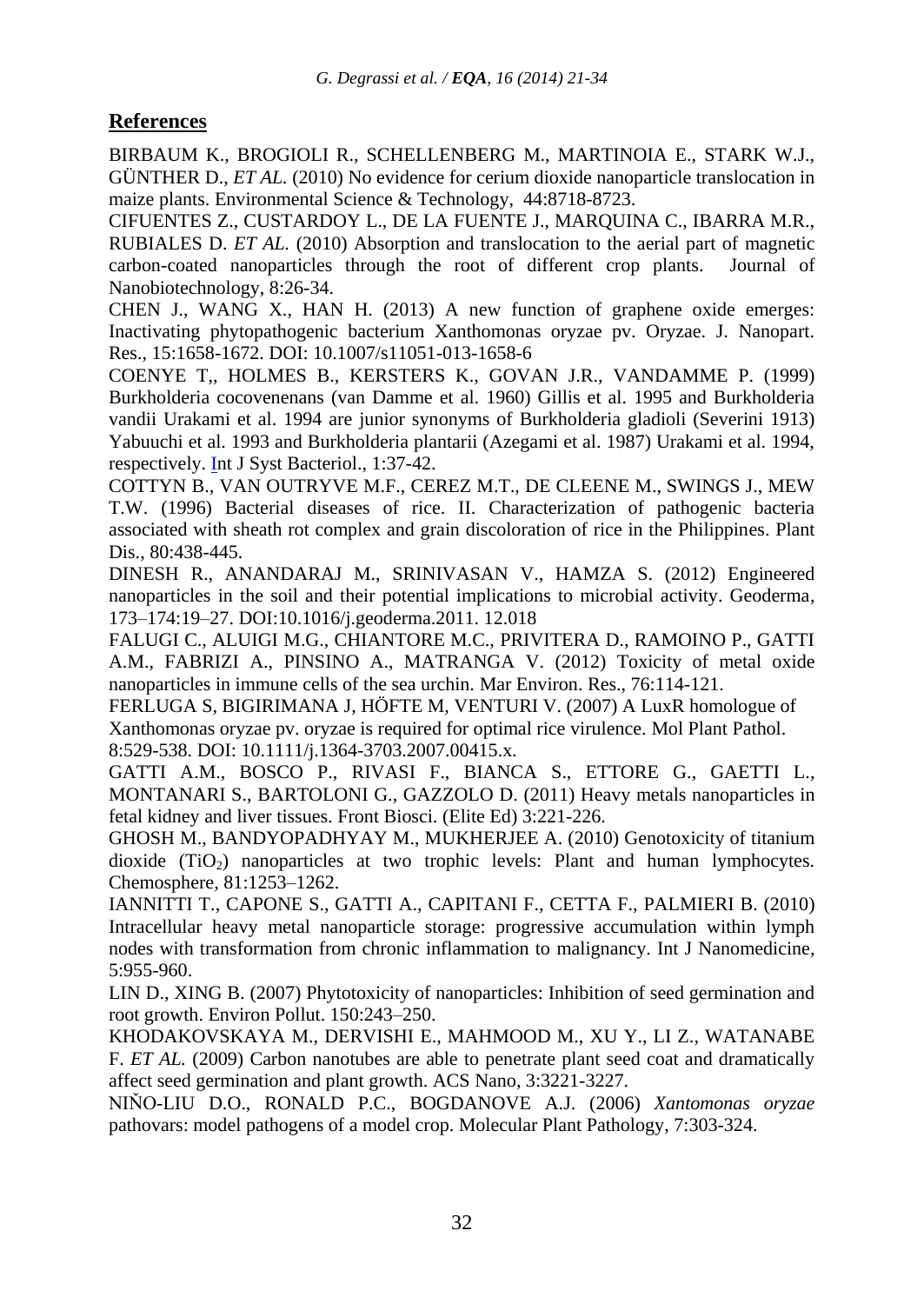MA X., GEISER-LEE J., DENG Y., KOLMAKOV A. (2010) Interactions between engineered nanoparticles (ENPs) and plants: phytotoxicity, uptake and accumulation. Science of The Total Environment, 408:3053-3061.

[MATTIUZZO M,](http://www.ncbi.nlm.nih.gov/pubmed?term=Mattiuzzo%20M%5BAuthor%5D&cauthor=true&cauthor_uid=20701623) [BERTANI I,](http://www.ncbi.nlm.nih.gov/pubmed?term=Bertani%20I%5BAuthor%5D&cauthor=true&cauthor_uid=20701623) [FERLUGA S,](http://www.ncbi.nlm.nih.gov/pubmed?term=Ferluga%20S%5BAuthor%5D&cauthor=true&cauthor_uid=20701623) [CABRIO L,](http://www.ncbi.nlm.nih.gov/pubmed?term=Cabrio%20L%5BAuthor%5D&cauthor=true&cauthor_uid=20701623) [BIGIRIMANA J,](http://www.ncbi.nlm.nih.gov/pubmed?term=Bigirimana%20J%5BAuthor%5D&cauthor=true&cauthor_uid=20701623) [GUARNACCIA C,](http://www.ncbi.nlm.nih.gov/pubmed?term=Guarnaccia%20C%5BAuthor%5D&cauthor=true&cauthor_uid=20701623) [PONGOR S,](http://www.ncbi.nlm.nih.gov/pubmed?term=Pongor%20S%5BAuthor%5D&cauthor=true&cauthor_uid=20701623) [MARAITE H,](http://www.ncbi.nlm.nih.gov/pubmed?term=Maraite%20H%5BAuthor%5D&cauthor=true&cauthor_uid=20701623) [VENTURI V.](http://www.ncbi.nlm.nih.gov/pubmed?term=Venturi%20V%5BAuthor%5D&cauthor=true&cauthor_uid=20701623) (2011) The plant pathogen Pseudomonas fuscovaginae contains two conserved quorum sensing systems involved in virulence and negatively regulated by RsaL and the novel regulator RsaM. [Environ.](http://www.ncbi.nlm.nih.gov/pubmed?term=pseudomonas%20fuscovaginae%20mattiuzzo) [Microbiol.,](http://www.ncbi.nlm.nih.gov/pubmed?term=pseudomonas%20fuscovaginae%20mattiuzzo) 13:145-62.

MNYUSIWALLA A., DAAR A.S., SINGER P.A. (2003) "Mind the gap": science and ethics in nanotechnology. Nanotechnology, 14(3):R9. [DOI](http://en.wikipedia.org/wiki/Digital_object_identifier)[:10.1088/0957-4484/14/3/201.](http://dx.doi.org/10.1088%2F0957-4484%2F14%2F3%2F201)

SERVIN A.D., CASTILLO-MICHEL H., HERNANDEZ-VIEZCAS J.A., DIAZ B.C., PERALTAVIDEA J.R., GARDEA-TORRESDEY J.L. (2012) Synchrotron micro-XRF and micro-XANES confirmation of the uptake and translocation of  $TiO<sub>2</sub>$  nanoparticles in cucumber (Cucumis sativus) plants. Environ. Sci. Technol., 46:7637–7643. DOI:10.1021/ es300955b.

SERVIN A.D., MORALES M.I., CASTILLO-MICHEL H., HERNANDEZ-VIEZCAS J.A., MUNOZ B., ZHAO L., NUNEZ J.E., PERALTA-VIDEA J.R., GARDEA-TORRESDEY J.L. (2013) Synchrotron verification of TiO2 accumulation in cucumber fruit: a possible pathway of TiO2 nanoparticle transfer from soil into the food chain. Environ. Sci. Technol., 47:11592–11598. DOI:10.1021/es403368j

SHEN Y., RONALD P. (2002) Molecular determinants of disease and resistance in interactions of *Xanthomonas oryzae* pv. *oryzae* and rice. Microbes Infect., 4:1361-1367.

SISTROM C.L,, GARVAN C.W. (2004) Proportions, Odds, And Risk. Radiology, 230  $(1):12-9.$ 

SONG U., JUN H., WALDMAN B., ROH J., KIM Y., YI J., LEE E.J. (2013) Functional analyses of nanoparticle toxicity: a comparative study of the effects of TiO2 and Ag on tomatoes (*Lycopersicon esculentum*). Ecotoxicol. Environ. Saf., 93:60–67. DOI:10.1016/j. ecoenv.2013.03.033

VITTORI ANTISARI L., CARBONE S., FABRIZI A., GATTI A., VIANELLO G. (2011). Response of soil microbial biomass to  $CeO<sub>2</sub>$  nanoparticles. EQA, 7:135-150. DOI: [10.6092/](http://dx.doi.org/10.6092/issn.2281-4485/3829) [issn.2281-4485/3829.](http://dx.doi.org/10.6092/issn.2281-4485/3829)

VITTORI ANTISARI L., CARBONE S., GATTI A., VIANELLO G., NANNIPIERI P. (2014) Uptake and translocation of metals and nutrients in tomato grown in soil polluted with metal oxide (CeO<sub>2</sub>, Fe<sub>3</sub>O<sub>4</sub>, SnO<sub>2</sub>, TiO<sub>2</sub>) or metallic (Ag, Co, Ni) engineered nanoparticles. Environmental Science and Pollution. Online First 1-13. DOI 10.1007/ s11356-014-3509-0

YING J. (2001) [Nanostructured Materials.](http://books.google.com/?id=_pbtbJwkj5YC&printsec=frontcover) New York: Academic Press. [ISBN](http://en.wikipedia.org/wiki/International_Standard_Book_Number) [0-12-](http://en.wikipedia.org/wiki/Special:BookSources/0-12-744451-3) [744451-3.](http://en.wikipedia.org/wiki/Special:BookSources/0-12-744451-3)

ZHU Y., CHEN H., FAN J., WANG Y., LI Y., *ET AL.* (2000) Genetic diversity and disease control in rice. Nature, 406:718–722

WANG Q., MA X., ZHANG W., PEI H., CHEN Y. (2012) The impact of cerium oxide nanoparticles on tomato (*Solanum lycopersicum* L.) and its implications for food safety. Metallomics, 4:1105–1112. DOI:10.1039/c2mt20149f.